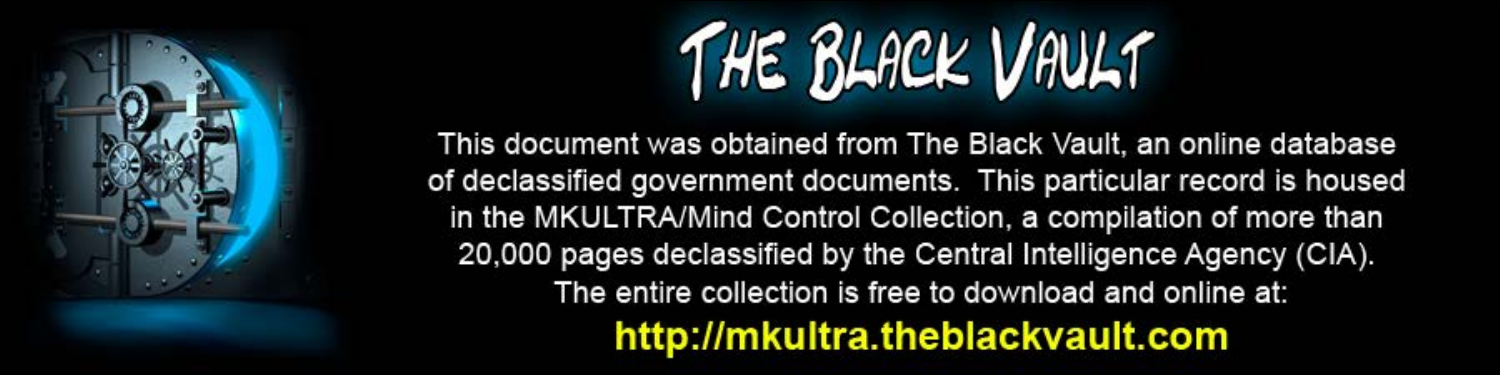F/b , 7 , 77 , 1

TO: Security Officer DATE: 16 February 1953 VIA: Debuty Security Officer Chief, Security Research Staff, L&S VIA: FROL: Chief, Technical Pranch, SRS, I&S SUPJECT: Report on ARTICHOKE by , Summary of dated 2 February 1953) H ヾ

The writer has made a very careful study and analysis of the"  $1.$ Fig. K on the ARTICHOKE problem. In general, the writer agrees in the overall statements set out by the group but wishes to point out certain elements in the report that are subject to dispute and tend to indicate that the group has not been totally informed as to the nature of ARTICHOKE or the present status of the ARTI-CHOKE work insofar as the foculation is concerned.

 $(1)$ The group continually stresses long-range experinentation, particularly of a psychological and psychiatric" nature. The writer atrees with this as a general premise but while conducting this long-range research it appears absolutely essential that we develop, and have ready for instant use, techniques, etc. that will or at least, will assist in obtaining information in vital cases. The writer believes that involved, complex, and cumbersome research such as carried on at \_\_ will not be productive (cortainly in the immediate .. future) and is unrealistic and will not be of use to the operations people when it is needed.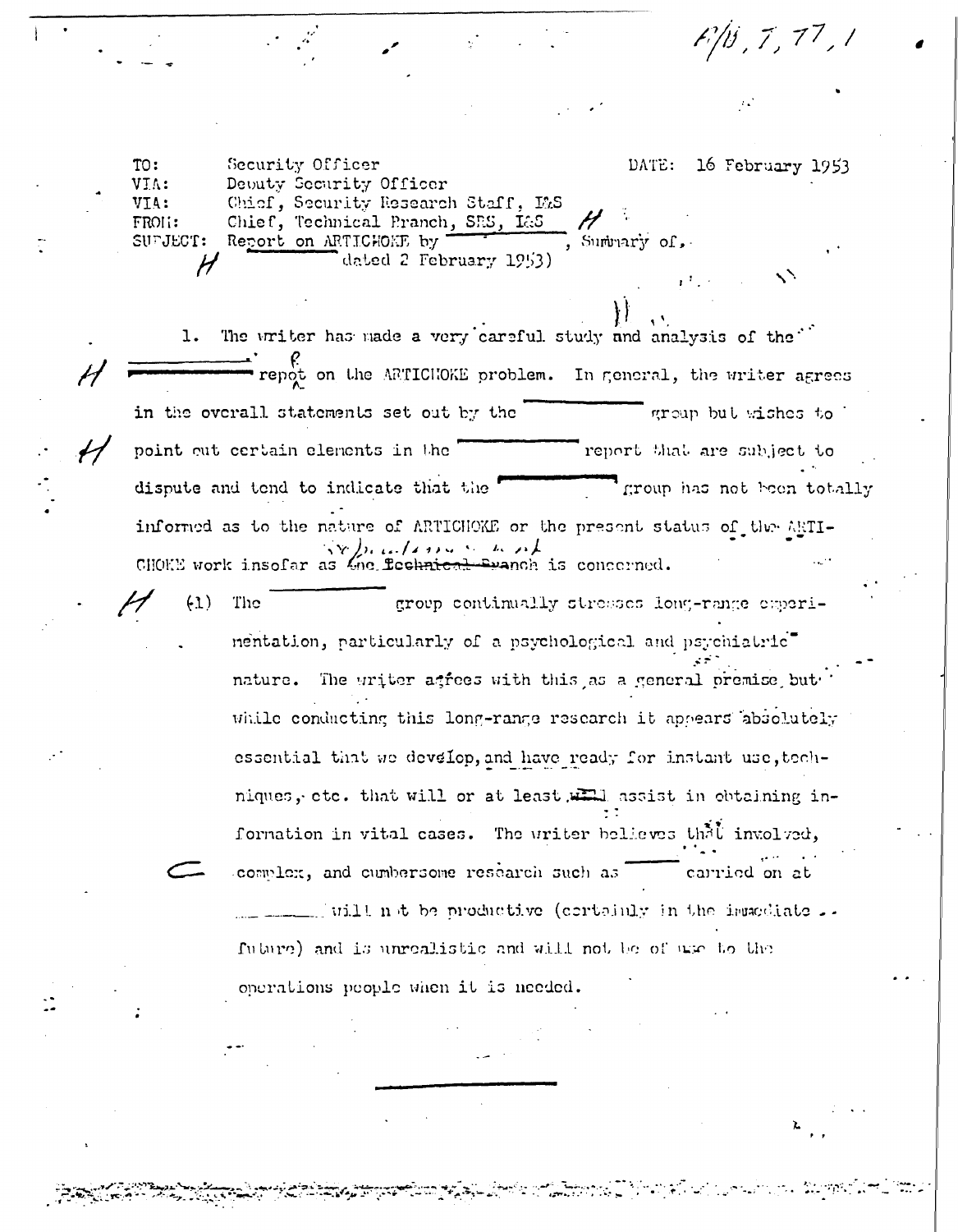$(2)$ Tite

 $(3)$ 

 $\mathbb{R}^{n^{\prime}}$ 

Chase Martine B. Care While in a general sense is, accurate, it does not specifically get to the core of the problem. The writer assumes that the group is familiar with most of the techniques but.

discusses the use effarious chemical agents.

has never considered or possiit is possible that interfact problems tophonomics and ifto bly never heard of it some. The writer bain wes that the group is looking for a weapon that will make an individual talk at great length on pertinent matters while there is nothing in their report to indicate the extreme value of a chemical agent if it will produce only one small bit of. verifiable information. We have comments that individuals when they realize they are drugged tend to become taciturn is not accurate. Individuals may become taciturnad under certain circumstances if they feel that they have been drugged or attempted to be druggued surrepticiously, but one of the established ARTICHOKE techniques is to conceal the fact of the drugging behind a medical cover and then use drugs as a nedical and presently designed them sees dover treatment in specific cases.

discusses the use of drugs, hypnosis, and brain damaging processes and calls them elaborate, impractical, and unnecessary without, it appears, going into specific reasons why these processes might be used. Their consent that equivalent results could be accomplished by experts using simple techniques of interrogation. The writer does not agree with this at all and - can cite instances where absolutely new information was turned up using chemicals that was unavailable before the chemicals were

-2-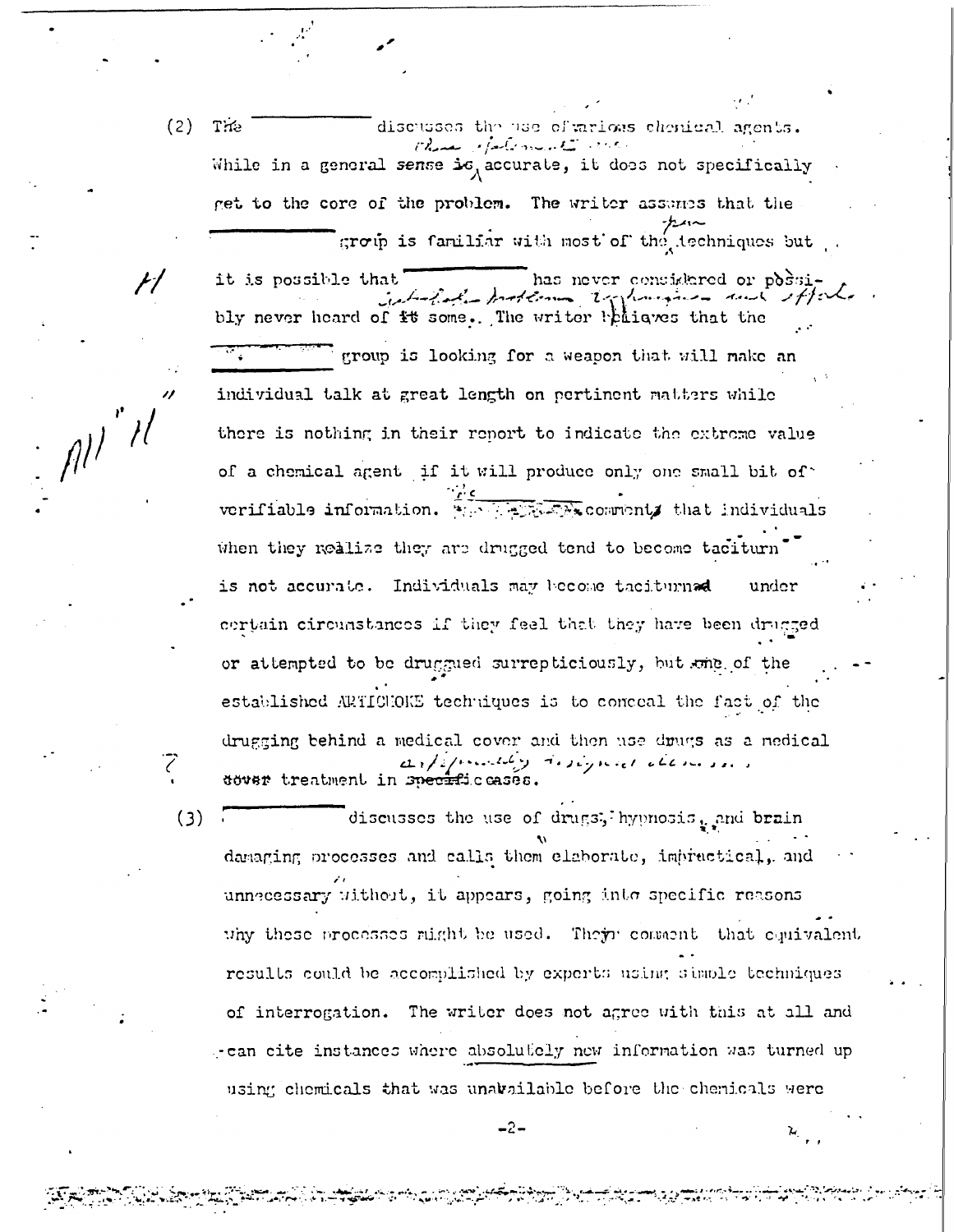used and where "expert" interrokators had attempted to obtain

agli informationative chart faction

 $All^H$ 

we apparently supports the "textbook theory" that in- $(L)$ dividuals under hypnosis will not act against their will in repugnant acts, of violence and acts of disloyalty. This is a very moot question and the writer wishes to popul out that there, are no tests made that can be regarded as definative in this matter. The writer wishes to point out that experts in the field of hypnosis are not agreed on this point and radial <del>profe</del>ssors—and notrdootors feel that there is a good chance that these things can be accomplished through hypnosis.

 $(5)$ group comments on methods of combating the re-The technique and their recommendations in general appear, to the  $\leq$ writer to be fairly shound sound although again tests to support these recommendations would take a great deal of time, noncy, and effort before anything definative could come of it

 $(6)$ recommendations that large extensive studies be made in psychological offects, human behavior, studies of seduction, persuasion, and persistence. are, undoubtedly, worthy products but would be time consuming and results would not be forthcoming for extremely long periods of time.

## RECOLL ENDATIONS

That is need when, the  $\Gamma$ I group ever meets as a unit that  $2.$ 'ATTICHOKE Tean members be permitted to talk personally to the westername group members and lay before them specific examples and certain items which in neared Justice ceremon. members can give pertinent advice. The writer possibly the

-3-